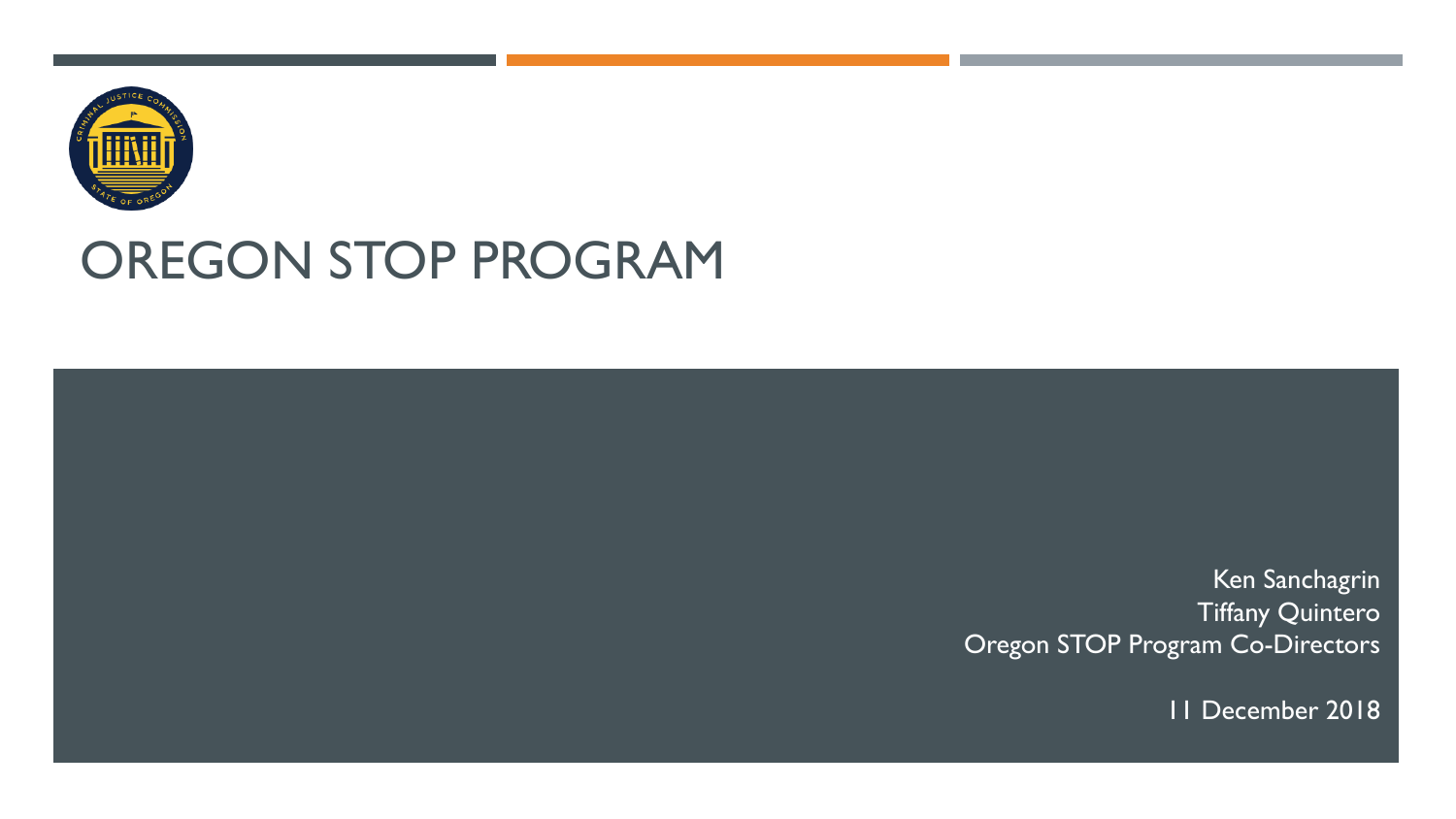### OREGON STOP PROGRAM BACKGROUND

79th OREGON LEGISLATIVE ASSEMBLY-2017 Regular Session

### Enrolled

### House Bill 2355

Introduced and printed pursuant to House Rule 12.00. Presession filed (at the request of Attorney<br>General Ellen Rosenblum)

AN ACT

Relating to public safety; creating new provisions; amending ORS 51.050, 131.915, 131.920, 131.925. 137.633, 161.670, 161.616, 181A.410, 221.339, 419(1601, 423.478, 423.525, 475.006, 476.752, 476.824, 475.834, 475.854, 475.874, 475.884 and 475.894; and declaring an emergency.

### Be It Enacted by the People of the State of Oregon

SECTION 1, As used in sections 1 to 4 of this 2017 Act:

 $\overline{(1)}$  "Law enforcement agency" means an agency employing law enforcement officers to enforce criminal laws.  $(2)$  "Law enforcement officer" means a member of the Oregon State Police, a sheriff or

a municipal police officer. (3) "Officer-initiated pedestrian stop" means a detention of a pedestrian by a law

enforcement officer, not associated with a call for service, when the detention results in a citation, an arrest or a consensual search of the pedestrian's body or property. The term does not apply to detentions for routine searches performed at the point of entry to or exit from a controlled area.

(4) "Officer-initiated traffic stop" means a detention of a driver of a motor vehicle by a law enforcement officer, not associated with a call for service, for the purpose of investigating a suspected violation of the Oregon Vehicle Code.

(5) "Profiling" means the targeting of an individual by a law enforcement agency or a lay enforcement officer, on suspicion of the individual's having violated a provision of law, based solely on the individual's real or perceived age race, ethnicity, color, national origin. language, sex, gender identity, sexual orientation, political affiliation, religion, homelessness or disability, unless the agency or officer is acting on a suspect description or information related to an identified or suspected violation of a provision of law.

(6) "Sexual orientation" has the meaning given that term in ORS 174.100. SECTION 2. (1) No later than July 1, 2018, the Oregon Criminal Justice Commission, in consultation with the Department of State Police and the Department of Justice, shall develop and implement a standardized method to be used by law enforcement officers to record officer-initiated pedestrian stop and officer-initiated traffic stop data. The standardized method must require, and any form developed and used pursuant to the standardized method must provide for, the following data to be recorded for each stop: (a) The date and time of the stop;

(b) The location of the stop:

Kneelled House Bill 2855 (HB 2855-B

Page

- HB 2355 (2017) had two primary components:
	- It required the collection of traffic and pedestrian stop data from all Oregon law enforcement by 2021.
- **If changed Oregon's drug possession laws.**
- The Statistical Transparency Of Policing (STOP) Program was created to implement the requirements of HB 2355 for traffic/pedestrian stop data collection.
	- STOP has been a collaborative effort between CJC, OSP, and DPSST.
	- The STOP Program developed the technological means for LEAs to report data as required by HB 2355 and provides assistance to LEAs in meeting their reporting requirements.
	- Starting in December 2019, the CJC will submit an annual report to the Legislature analyzing STOP data.
	- LEAs identified as having potential disparities will be offered training and technical assistance from DPSST.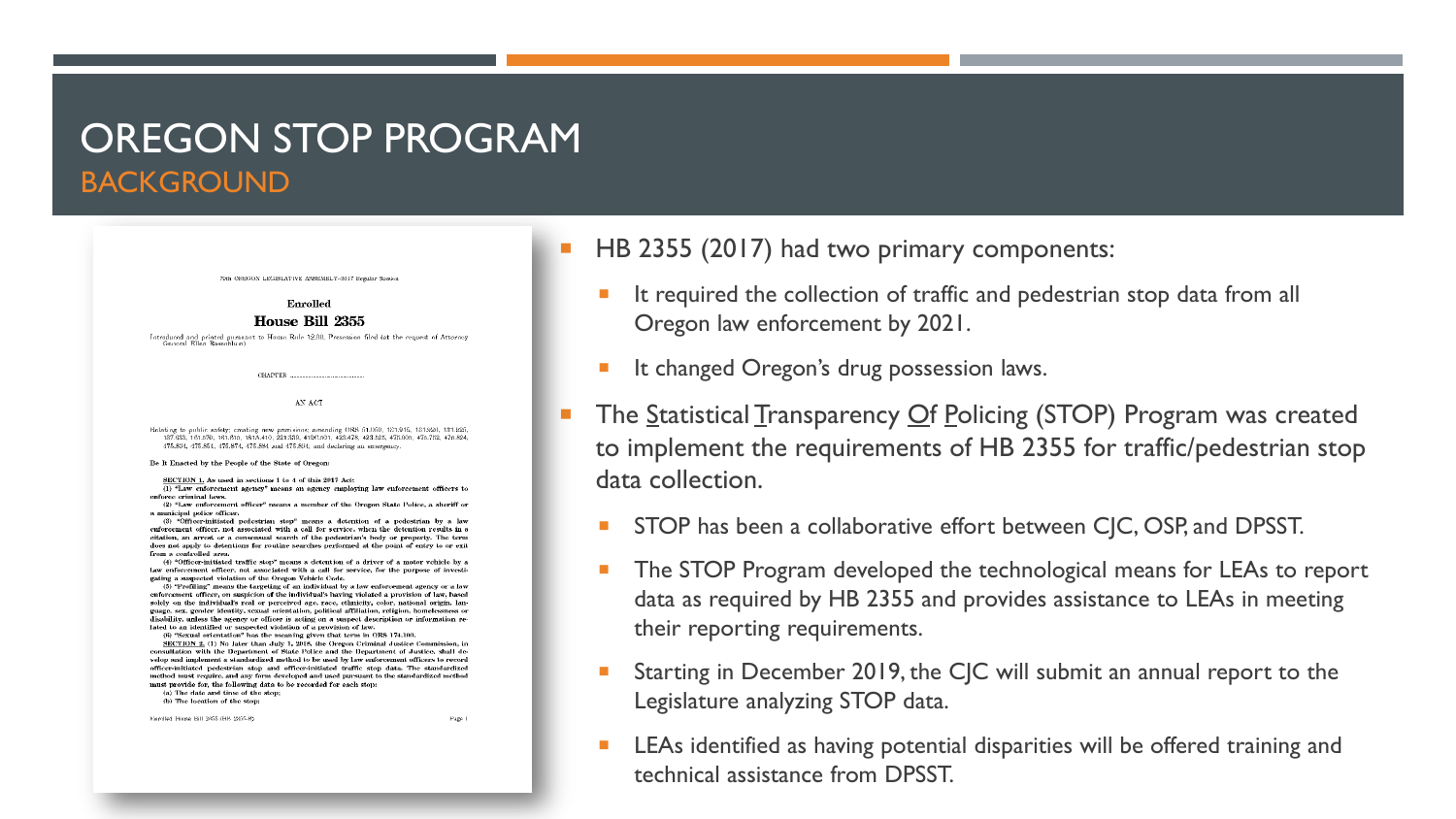# STOP DATA COLLECTION

WHAT DATA WILL BE COLLECTED?

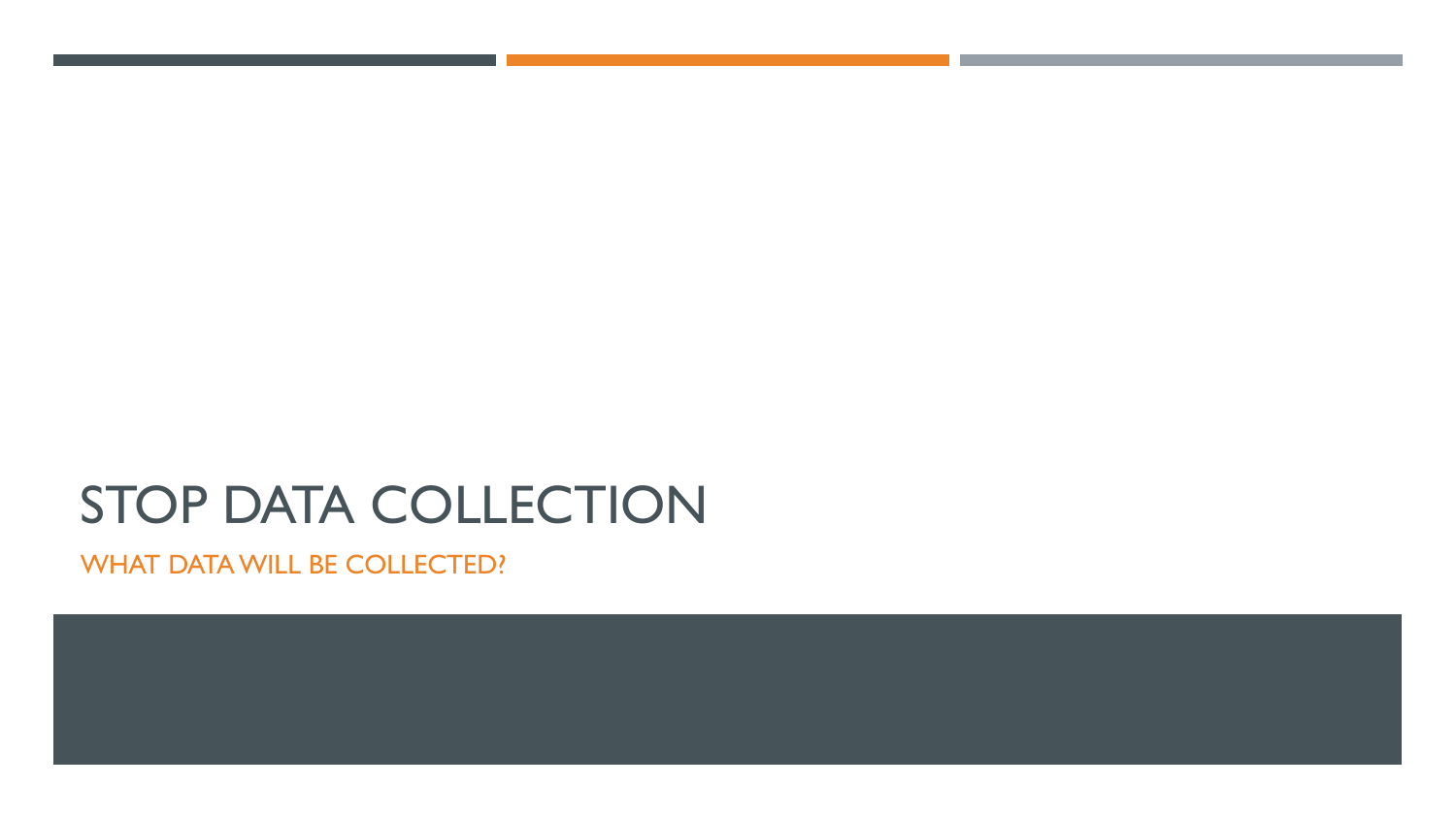## STOP DATA COLLECTION STOP STAKEHOLDER ENGAGEMENT GROUP

- To assist with the implementation of HB2355, the STOP Stakeholder Group was formed, consisting of representatives from OSP, CJC, and DPSST, as well as representatives from:
	- **Law Enforcement**
	- **Legislature**
	- Department of Justice
	- **Office of the State CIO**
	- Community Groups and the ACLU
- The goal of the Stakeholder Engagement group was to implement HB2355 in a manner that would ensure efficient and effective collection of high quality data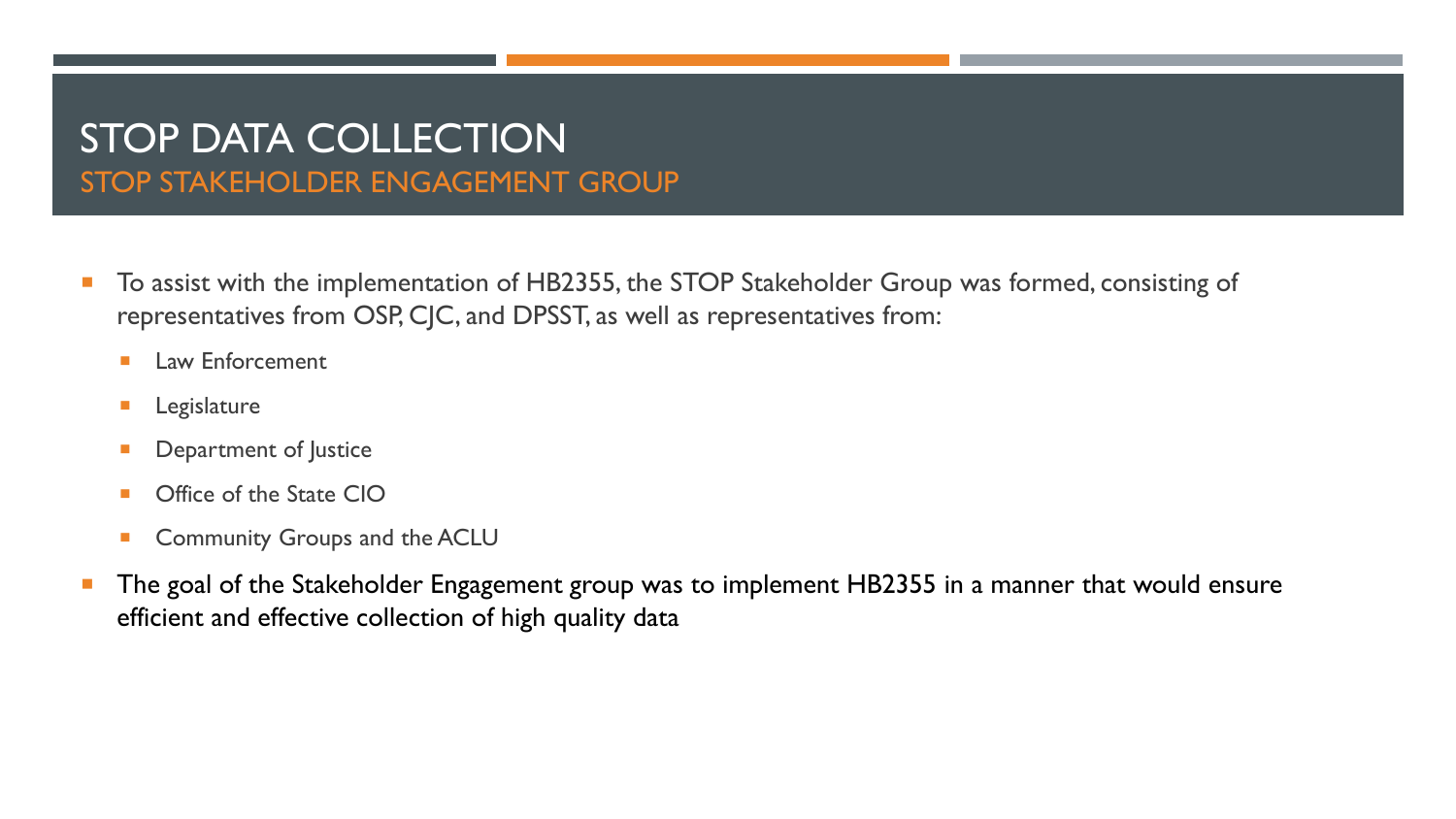### STOP DATA COLLECTION STAKEHOLDER DEFINED VARIABLES

| <b>Stop Variables</b>                                                                                                                                                                                      | Demographic Variables                                                                                             | <b>Geographic Variables</b>                                                                                                                                                      |
|------------------------------------------------------------------------------------------------------------------------------------------------------------------------------------------------------------|-------------------------------------------------------------------------------------------------------------------|----------------------------------------------------------------------------------------------------------------------------------------------------------------------------------|
| Law Enforcement Agency Id<br><b>Type of Stop</b><br><b>Stop Date and Time</b><br>Justification for the Stop<br>Was a Search Conducted?<br>Search Type<br><b>Search Findings</b><br>Disposition of the Stop | <b>Perceived Age</b><br><b>Perceived Gender</b><br><b>Perceived Race/Ethnicity</b><br><b>Residential Zip Code</b> | Geocode Data $(X, Y)$<br><b>Full Street Address</b><br>City, State, Zip<br><b>County where Stop Occurred</b><br><b>Highway and Milepost</b><br>Landmark<br>Intersection Location |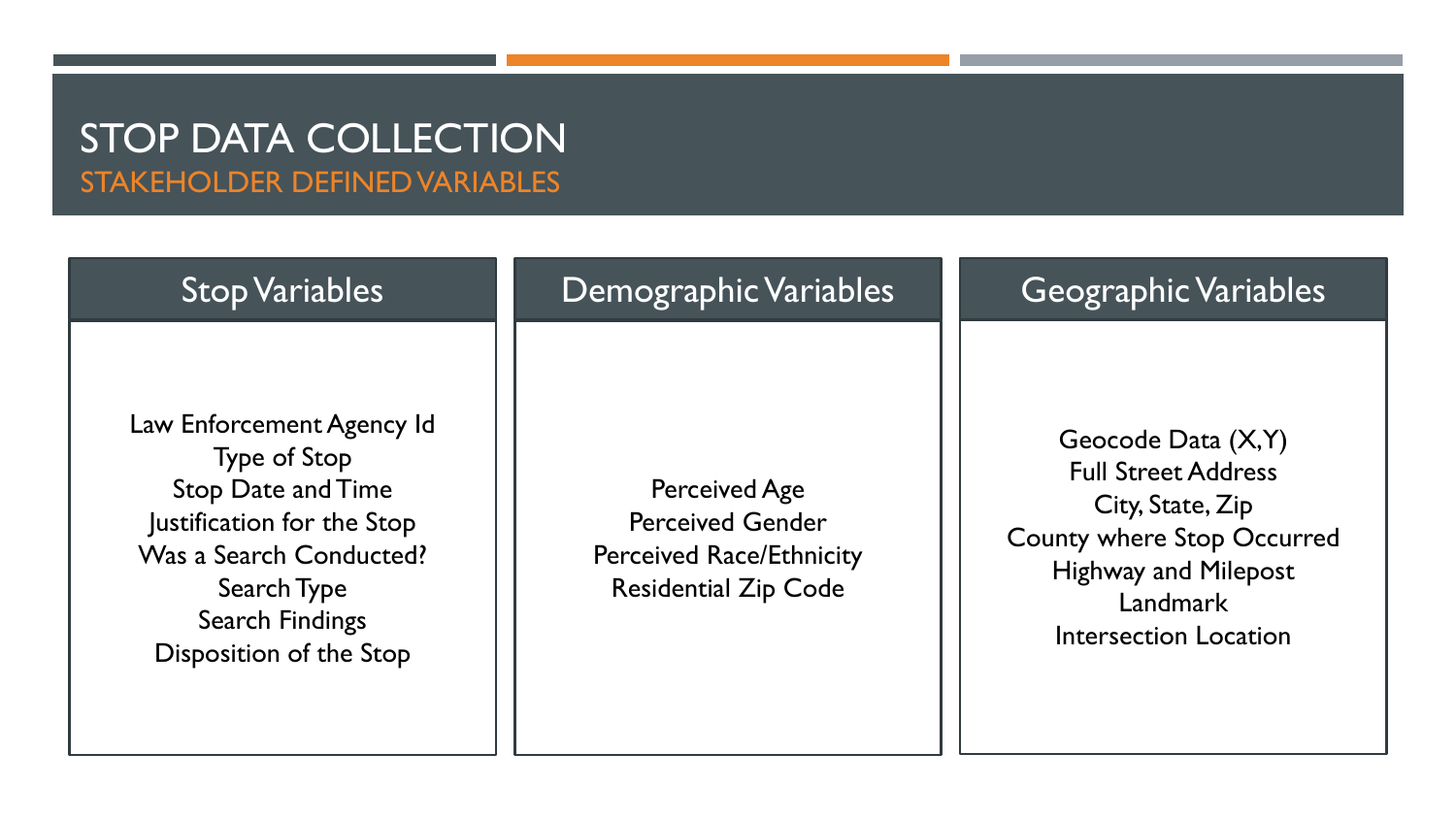### STOP DATA COLLECTION THREE TIERED ROLLOUT

Beaverton PD Clackamas County Sheriff Eugene PD Gresham PD Hillsboro PD Marion County Sheriff Medford PD Multnomah County Sheriff Oregon State Police Portland Police Bureau Salem PD Washington County Sheriff

### Tier 1: 100+ Officers Tier 2: 25-99 Officers Tier 3: 1-24 Officers

*Approximately 40 Agencies, including,*

Ashland PD Bend PD Benton County Sheriff Clatsop County Sheriff Hood River County Sheriff Lake Oswego PD McMinnville PD Oregon City PD Tigard PD Yamhill County Sheriff

*Approximately 100 Agencies, including,*

Astoria PD Coos County Sheriff John Day PD Newport PD Portland State University PD Seaside PD Silverton PD Sunriver PD The Dalles PD Wasco County Sheriff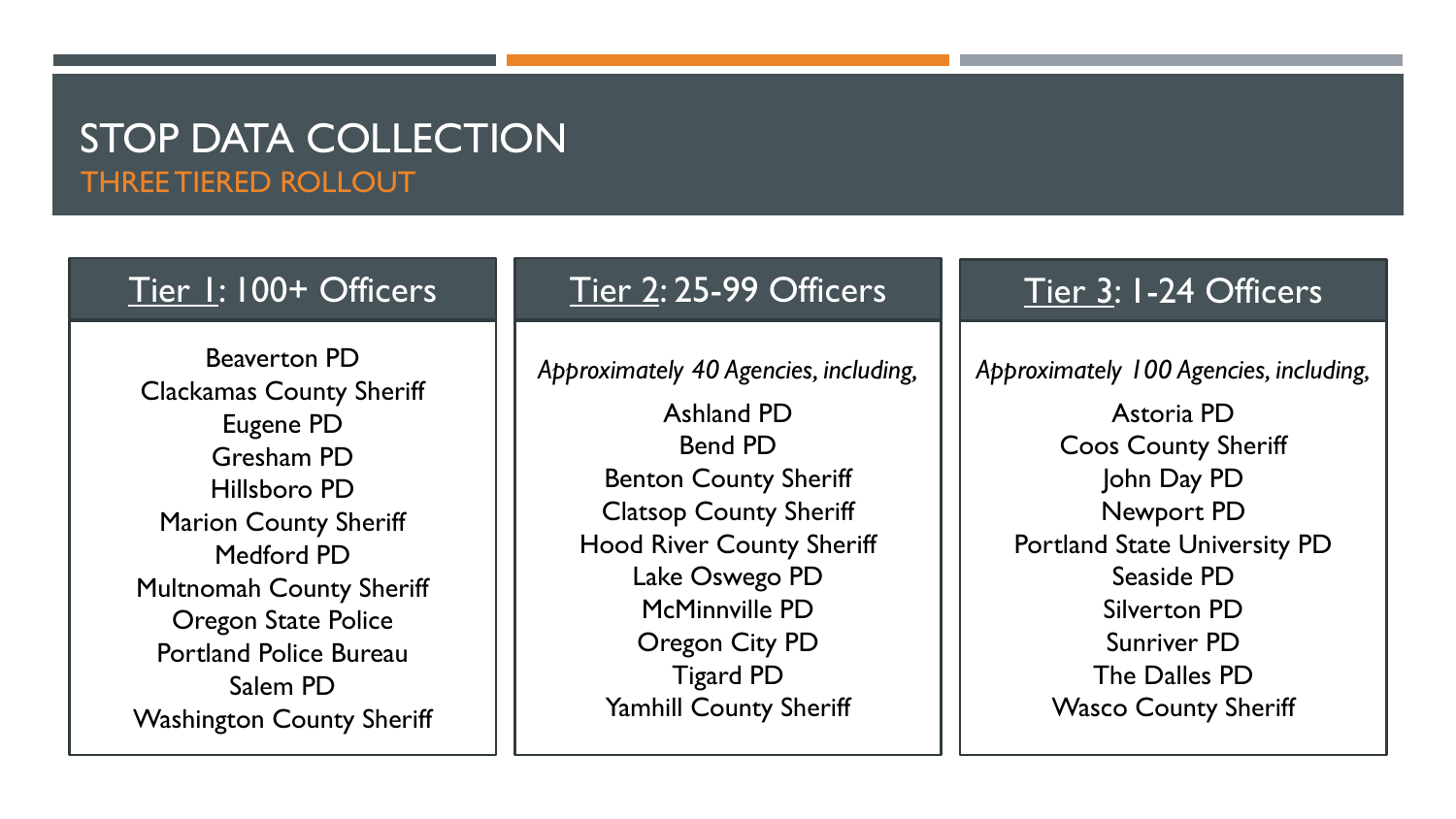### OREGON STOP PROGRAM DATA SUBMISSION OPTIONS

| <b>Stop Date*</b>                                  |              |                           |                       |                      | Age*                 | Race/Ethnicity*                              |
|----------------------------------------------------|--------------|---------------------------|-----------------------|----------------------|----------------------|----------------------------------------------|
| 11/30/2018                                         | 画            | Map                       | Street                | <b>Highway</b>       |                      | O White                                      |
| <b>Stop Time*</b>                                  |              | Latitude                  | Longitude             |                      | Sex*                 | C. Hispanic or Latino                        |
| 09:46 AM                                           | Now          |                           |                       | Get Location         | O.M. Male            | O Asian                                      |
| County of Stop*                                    |              |                           |                       |                      | O.F - Female         | C Black or African American                  |
| Baker                                              |              | $\overline{\cdot}$        |                       |                      | O.X - Non-Binary     | C. American Indian or Alaska Native          |
| <b>Nature of Stop*</b>                             |              |                           |                       |                      | <b>Home Zip Code</b> | Native Hawaiian or Other Pacific<br>Islander |
| Traffic                                            |              | $\overline{\cdot}$        |                       |                      |                      | O Middle Eastern                             |
|                                                    |              |                           |                       |                      |                      |                                              |
| Agency <sup>*</sup><br>CRIMINAL JUSTICE COMMISSION |              |                           |                       |                      |                      |                                              |
| <b>OUTCOME</b>                                     |              |                           |                       |                      |                      |                                              |
| <b>Statutory Reason for Stop*</b>                  | Disposition* |                           | Search Conducted*     | Search Findings*     |                      | <b>Physical Custody Arrest Made*</b>         |
| # ORS Code                                         | # None       |                           | * No.                 | Nothing              | 8.86                 |                                              |
| Municipal-Criminal                                 | O Warning    |                           | O Yes                 | Alcohol              | O Yes                |                                              |
| O Municipal-Traffic Violation                      | C Citation   |                           | Search Type*          | Drugs                |                      |                                              |
| C County-Other                                     |              | Physical Custody Arrest   | <b>Z</b> No Search    | Other Dridence       |                      | Submit                                       |
| <b>ORS</b> Code                                    |              | <b>C</b> Juvenile Summons | Consent Search Denied | Other / Not-Evidence |                      |                                              |
| $n +$                                              |              |                           | Consent Search        | Stolen Property      |                      |                                              |
|                                                    |              |                           | Other Search          | Weapons              |                      |                                              |



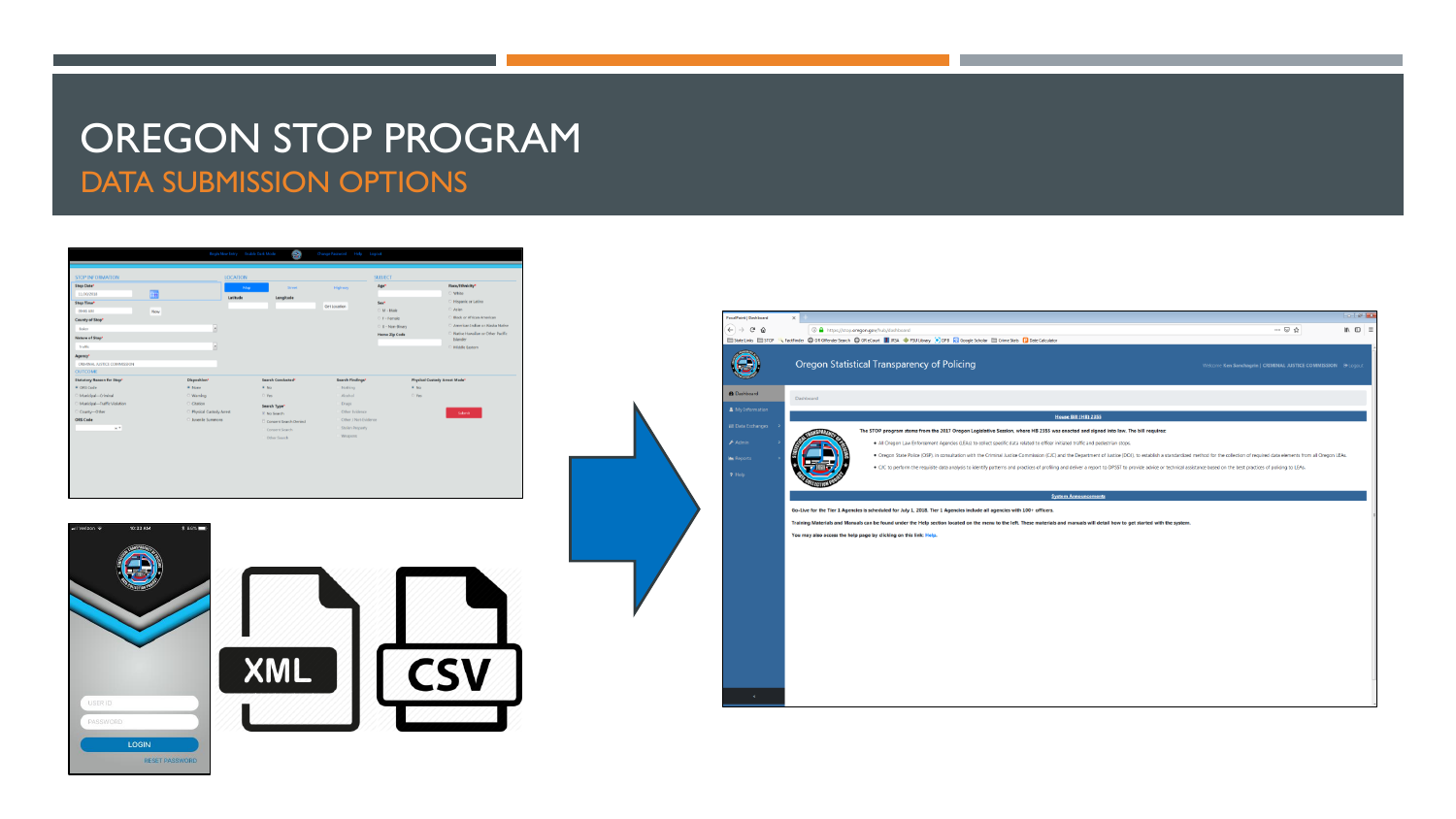# STOP DATA COLLECTION

HOW WILL DATA BE ANALYZED?

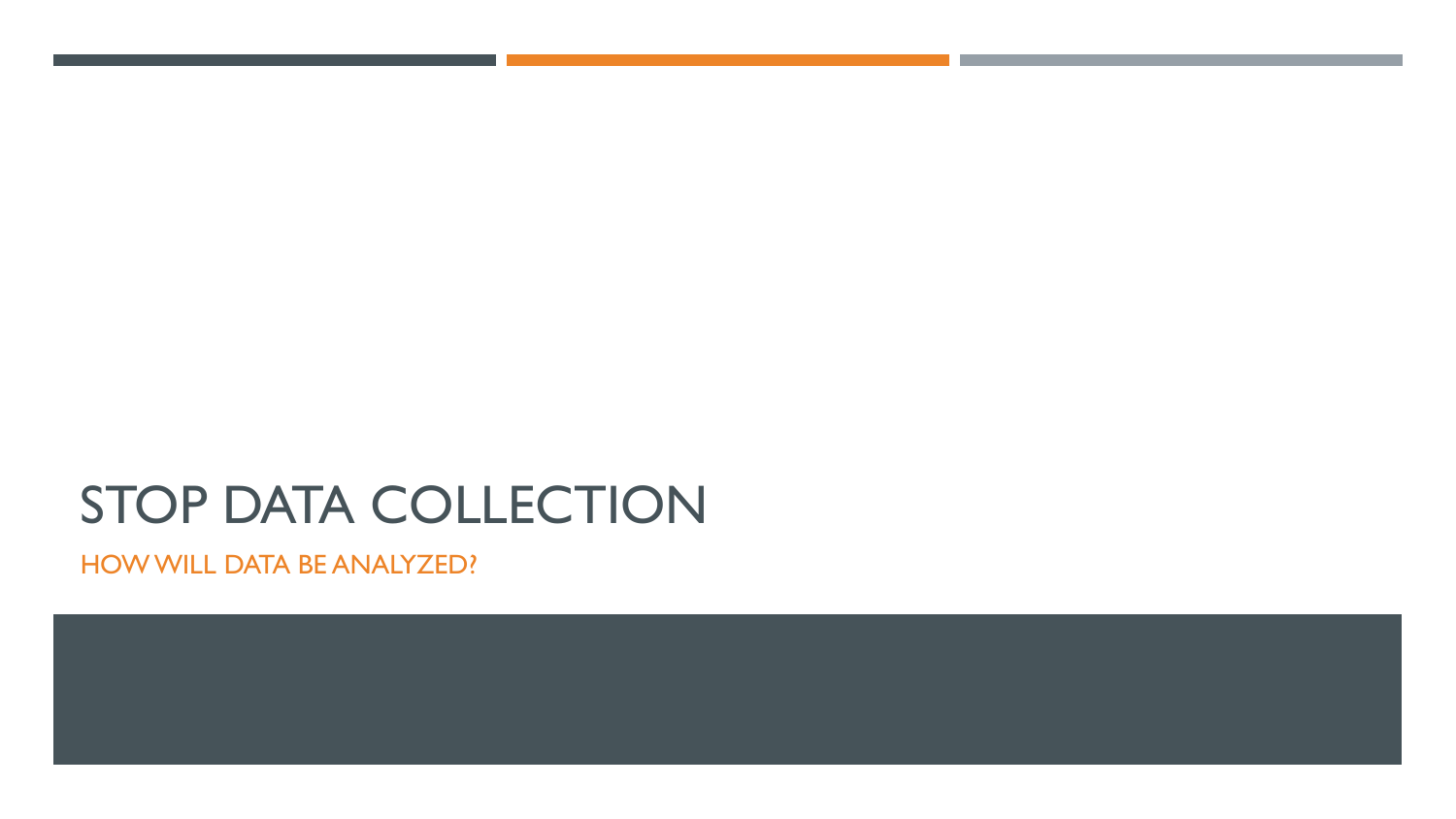## STOP DATA ANALYSIS BACKGROUND AND CHALLENGES

- Various types of traffic stop data have been collected and analyzed for 30 years.
- No statistical method can prove discrimination—they can only identify instances that indicate the possible presence of discrimination.
- Primary Issues for Research:
	- **The benchmark problem:** How can we select the appropriate baseline for comparison?
		- Traffic stop data shows us the share of drivers from demographic groups stopped by law enforcement
		- Researchers need to determine the appropriate pool of at risk drivers for comparisons
	- Alternative Explanation Problem. Disparities in stop data could be due to:
		- Racially biased policing
		- Differences in driving behavior and/or offending rates
		- Differences in exposure to law enforcement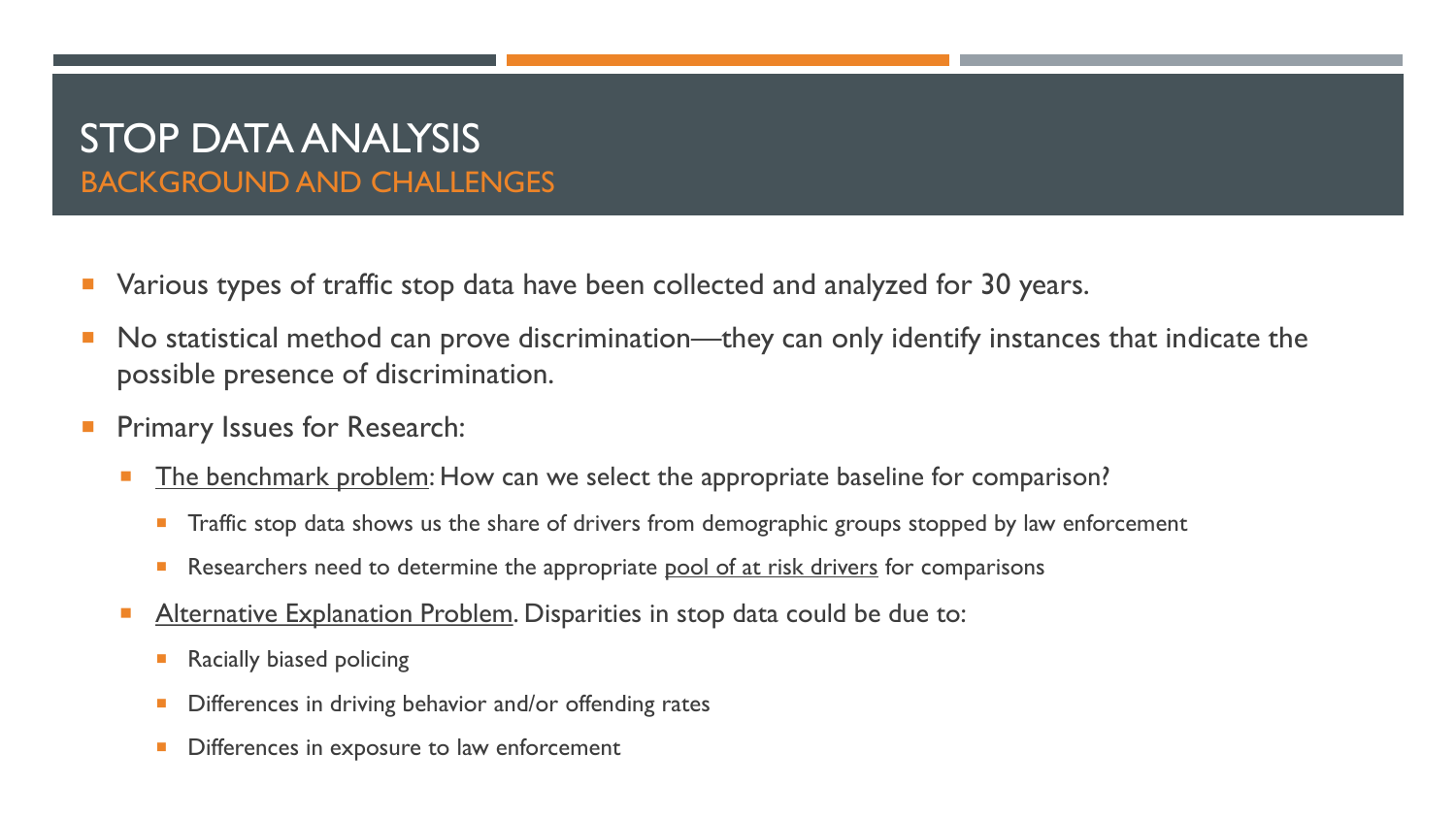## STOP DATA ANALYSIS ADDRESSING RESEARCH CHALLENGES

- How can the CJC address these shortcomings and challenges?
	- First, police-citizen encounters must be broken down into their component parts.
		- Is there a disparity in the initial decision to stop a driver or pedestrian?
		- Are there disparities in post-stop decisions, such as whether an individual is searched, cited, or arrested?
	- Second, statistical models capable of addressing as many of the identified challenges as possible must be used.
- In the end, however, we must remember that we cannot prove discrimination or explain why disparities occur.

Initial Decision to Stop a Driver or Pedestrian



Post-Stop Outcomes: Searches, Warnings, Citations, or Arrests